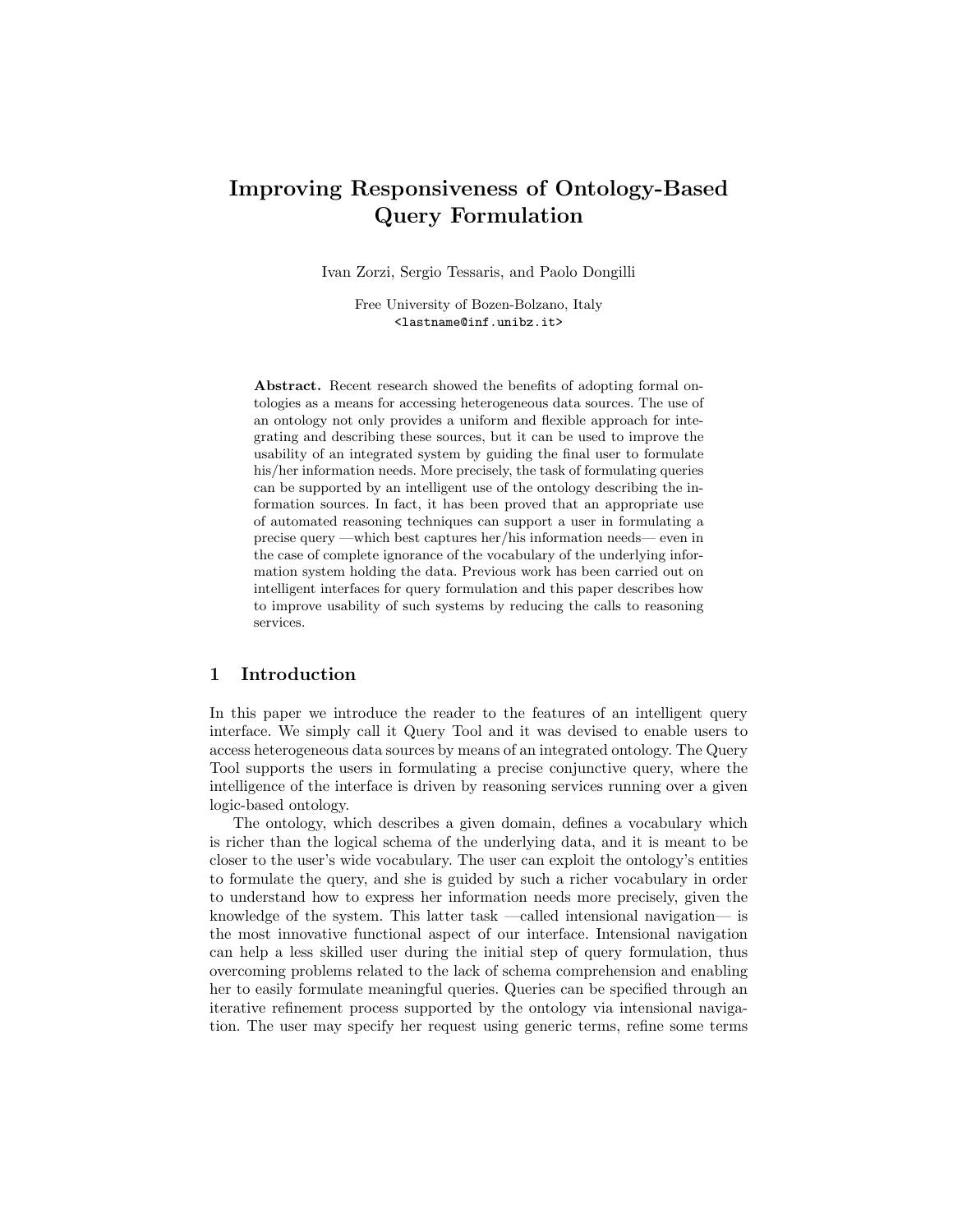of the query or introduce new terms, and iterate the process. All details are thoroughly described in the coming sections.

Furthermore we draw the attention of the reader towards the optimisation techniques we are applying to the Query Tool in order to improve the usability of the system. Improvements are made working on three fronts: reducing as much as possible the calls to the reasoner, storing the taxonomy, and caching query information.

The paper is organised as follows. First of all we describe the technologies and techniques underlying the system, then we present the actual system (Query Tool) from the user perspective, with a complete exposition of the functionalities of the interface. Afterwards we illustrate the interaction with the reasoning services followed by a section on the optimisations of such a system. Finally, in the discussion section, we show how we are also leveraging natural language generation technologies to enhance user interaction with the interface.

# 2 Background

# 2.1 Ontology mediated access to data sources

The purpose of the presented Query Tool is to support query formulation in the context of information access mediated by ontologies. More specifically, the scenario in which we consider the deployment of the tool consists of one or more data sources providing their own query language (e.g. they can be relational sources). The information provided by the sources is described by means of a global ontology together with mappings relating the ontology vocabulary to the vocabulary of the data sources. We do not impose any constraint on the kind of mappings and/or architecture underlying the integration system.

The Query Tool relies on the availability of an ontology providing the vocabulary for the queries and a query engine capable to retrieve the data. These minimal requirements enable the Query Tool to be used in simple cases in which data are retrieved from a knowledge base (see [10]) as well as more complex architectures in which query answering requires complex processing (e.g. using rewriting [2]).

The ontology language adopted by the tool is OWL-DL (see  $[6]$ ), therefore the conceptual model exposed to the user centres around the concept of classes and properties. While the user is guided to the construction of queries structured in terms and properties which can be refined (see the next sections for details), the system generates conjunctive queries composed by unary (classes) and binary (attribute and relation) predicates.

## 2.2 Queries

The Query Tool represents queries to the user as trees, in which nodes are labelled by classes and edges by properties. Each node of the tree correspond to a different variable and properties (edges) constitute the joins between a node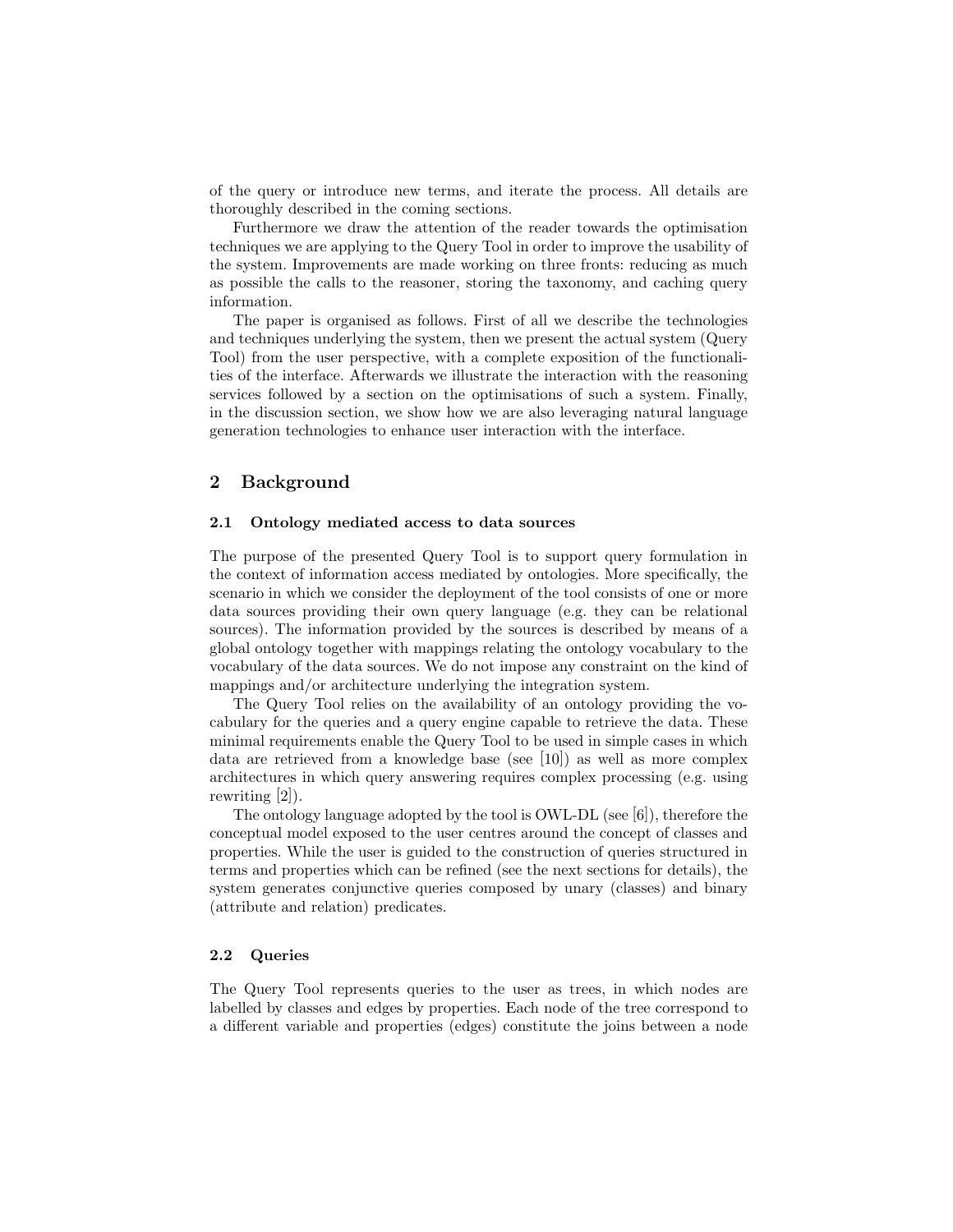and the rest of the query. In this way the conjunctive queries generated by the system are acyclic.<sup>1</sup>

Users interact with the system to refine the query by a set of operations which can be performed on nodes of the query tree. Once selected, a node becomes the focus for the operations which can be divided into substitution (when a class is substituted by more general or specific one) and incremental refinement by addition of compatible classes or properties. Additionally, the system allows the deletion of part of the query.

For each focus the tool suggests the terms and/or properties which can be used to refine the query. This step requires the interaction with an OWL-DL reasoner in order to establish which properties or classes are "compatible" with the current query. This must be done in real time when the user interacts with the tool, since both the query and the focus affect the responses from the reasoner.

For more details on the query language and the user perspective over the tool, the reader is referred to  $|4|$ ; in this paper we concentrate on showing how we increased the responsiveness of the system by optimising the use of the OWL reasoner.

## 2.3 Reasoning services

An OWL reasoner is employed to derive the information required to drive the interface. These information range from the taxonomical position of an OWL expression w.r.t. the terms of the ontology, to the satisfiability of an expression.

To allow for the maximum flexibility, the tool communicates with the reasoner by means of the DIG API (see [1]). To one side this enables the possibility of using any compliant reasoner; but on the other side the use of HTTP as underlying transport introduces additional overhead in terms of network connections.

For this reason, one of the first goal we wanted to achieve is to minimise the number of calls to the reasoner (see Section 5).

#### 2.4 An Example

Now we want to present an example that will be referred throughout the paper to better understand the operations involving the reasoner. To do so, we employ an excerpt of the Wine Ontology which is shown in Fig. 1. We adopted the UML notation to represent the is-a relationships among terms and we introduced constraints of disjointness where needed.

We have *Wine\_Descriptor* as root concept and *Wine\_Taste* and *Wine\_Colour* as specialisations of Wine Descriptor.The concept Wine has a property has Colour towards concept Wine Colour; the inverse of this property is *colour Of* when seen from concept Wine Colour. Wine Colour specialises in Red and White while Wine in Red\_Wine, White\_Wine, and Table\_Wine respectively. Because of lack of space, we are not going to present the axioms of this sample ontology that can anyway be represented in OWL-DL.

<sup>&</sup>lt;sup>1</sup> From the technical point of view cyclic queries wouldn't pose any problem; however, usability tests conducted in the context of a previous project suggested that the users don't find co-references intuitive enough.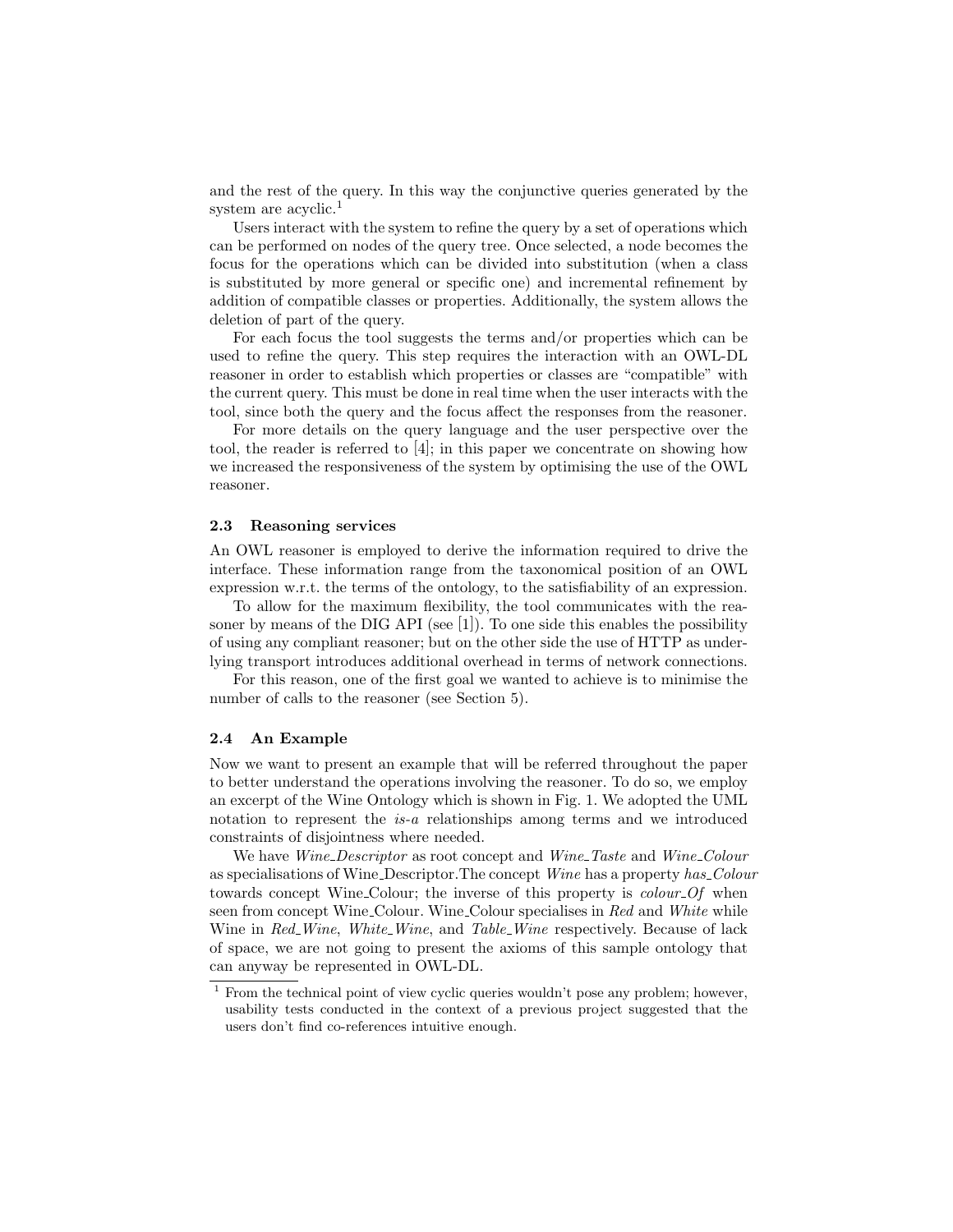

Fig. 1. An excerpt of the Wine Ontology.

# 3 Query Tool

In this section we present a brief description of the end user system. It is a Java-based application adopting the Standard Widget Toolkit (SWT) [11] for creating the graphical user interface. The system requires at least JRE 1.4 and a DL reasoner providing a DIG 1.x interface.

The query interface is provided with four Tabs:

- Admin: administrative interface used to load the ontology and connect to the reasoner.
- Compose: main query composition interface.
- Query: displays the actual query, mainly for debugging purposes.
- Results: displays the results of the query evaluation.

Initially the user is presented with the Admin Tab (see Figure 2). Here, some preliminary operations necessary for the query formulation have to be executed:

- 1. Connection setup: one of the operations the user has to carry out consists in testing the reasoner connection. A reasoner with reference to the ontology is used by the system to drive the query interface: in particular, it is used to discover the terms and properties which are proposed to the user to manipulate the query.
- 2. Loading and managing ontology files: all the operations the system provides cannot be accomplished without loading an ontology. The interface allows the user to specify an ontology in DIG 1.x format to be loaded into the system. Once the ontology is loaded into the system, the user has also the possibility to adjust the content of that ontology, depending on her needs; if the user wants that the modifications take a permanent effect, she can save them back to the file. As a matter of fact, users might frequently have the necessity to extend an ontology in order to obtain different results or to correct it as a consequence of unexpected behaviour.
- 3. Loading a metadata file: the interface gives the possibility to the user to specify a metadata file to be loaded into the system. Metadata files contain valuable information about the terms in the ontology; that information concerns essentially the lexicalisations of those terms. Actually, as the terms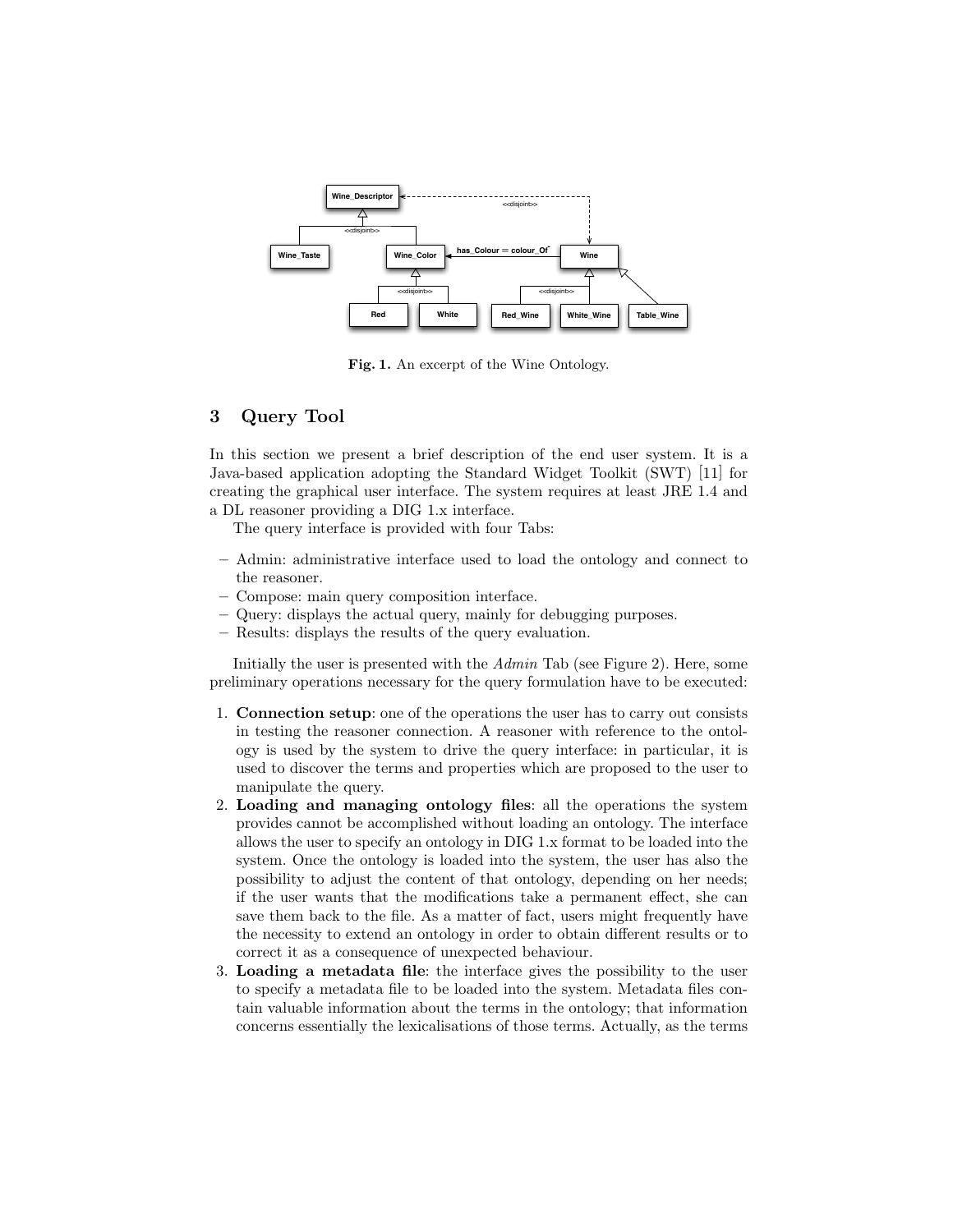contained in the ontology could be expressed by a sort of shorthand, their lexicalisations are provided so that the user can deal with clearly understandable terms.

4. Customising lexicalisations: given the metadata file, the interface offers to the user the opportunity to apply desired variations to the lexical information of the terms. Those variations can be saved back to a metadata file or just saved temporarily in the system. The query to be generated should be as unambiguous as possible: if the user can assign to the terms the lexicalisations which best give significant importance to her, the query formulation will be transparent and therefore the really intended result will be retrieved.

| <b>C.</b> Query Tool                                                                                                                                                               |                                                  |                                      | $ \Box$       |
|------------------------------------------------------------------------------------------------------------------------------------------------------------------------------------|--------------------------------------------------|--------------------------------------|---------------|
| File View Options Help                                                                                                                                                             |                                                  |                                      |               |
| Admin<br>Compose Query Results                                                                                                                                                     |                                                  |                                      |               |
| Connection                                                                                                                                                                         |                                                  |                                      |               |
| http://localhost:8080                                                                                                                                                              |                                                  | <b>Connection OK.</b>                | Connect       |
| Ontology Editor                                                                                                                                                                    |                                                  |                                      |               |
| xml version="1.0" encoding="UTF-8"?<br><tells xmlns="http://dl.kr.org/dig/2003/02/lang"><br/><clearkb></clearkb><br/><defconcept name="food:ConsumableThing"></defconcept></tells> |                                                  | ۸                                    | Load          |
| <defconcept name="food:EdibleThing"></defconcept><br><impliesc><br/><math display="inline">\ll</math></impliesc>                                                                   |                                                  |                                      | Save          |
|                                                                                                                                                                                    | C:\workspacextesting\ontologies\wine\wine-md.xml | Browse                               | Create Schema |
|                                                                                                                                                                                    |                                                  |                                      |               |
| Lexical Information                                                                                                                                                                |                                                  |                                      |               |
| Terms                                                                                                                                                                              | Lexicalization                                   | Inverse Lexicalization<br>$\hat{\ }$ | Save          |
| SauvignonBlanc                                                                                                                                                                     | Sauvignon Blanc                                  |                                      |               |
| CahernetFranc                                                                                                                                                                      | Cahernet Franc                                   |                                      |               |
| TexasWine                                                                                                                                                                          | <b>Texas Wine</b>                                |                                      |               |
| fond:Fruit                                                                                                                                                                         | food:Fruit                                       |                                      |               |
| food:Pasta                                                                                                                                                                         | food:Pasta                                       |                                      |               |
| fond:FruitCourse                                                                                                                                                                   | fond:Fruit Course                                | $\checkmark$                         |               |
|                                                                                                                                                                                    | Contractor                                       |                                      |               |

Fig. 2. Administrative interface of the Query Tool.

As you can see in Figure 2, the reasoner connection has been tested by means of the "Connect" button. An ontology has been loaded ("Load" button) and also a metadata file ("Browse" button). Subsequently, the "Create Schema" button has been clicked and all the lexicalisations of the ontology terms are presented in the "Lexical Information" table. Here the user can change the lexicalisations by clicking on the cell corresponding to the lexicalisation she wants to modify.

In the Compose Tab (see Figure 3) the user can formulate the query by means of pop-up menus presenting the possible operations. Initially the user is presented with a choice of different starting terms (all the concepts in the ontology or a subset defined by means of the metadata file): she selects the first term to be added in the query. Subsequently, the interface gives the possibility to perform the following operations: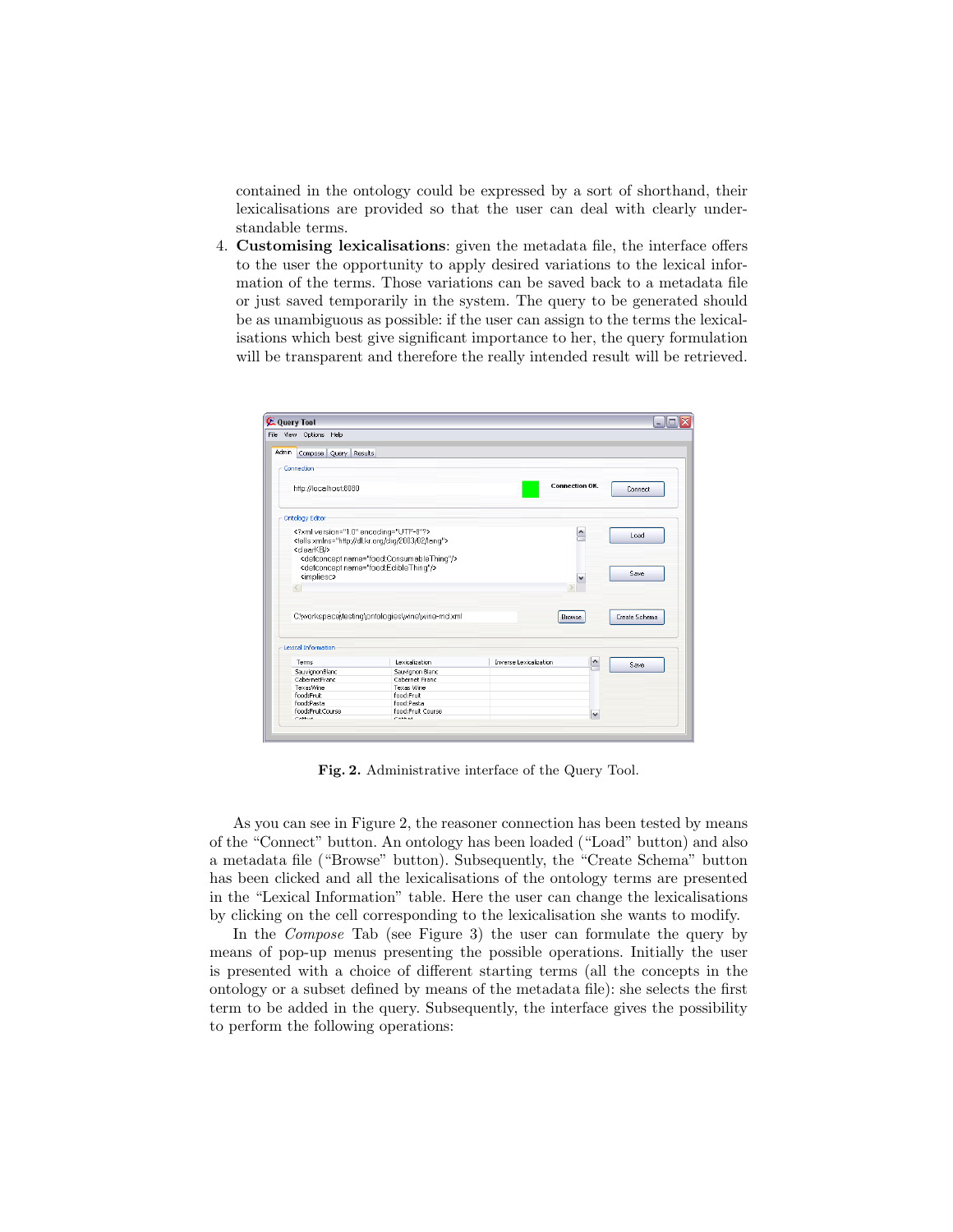- **Add compatible terms:** other terms specified in the ontology can be added to the query. The compatible terms are automatically suggested to the user by means of appropriate reasoning tasks on the ontology describing the data sources. Indeed, the system suggests only the operations which are compatible with the current query expression.
- Substitute terms: the system gives the opportunity of substituting the selected term of the query with a more specific or more general term. It can also be the case that in the ontology there are terms which are equivalent to the selected one: in this case the user is offered to replace the selection with an equivalent term.
- Delete terms: as the query is specified through an iterative refinement process, it could be the case that the user needs to delete some terms from the query.
- $-$  Add or delete properties: analogously, the user can add properties to the query. A property can be a relation or an attribute. The interface suggests a list with the possible alternatives. The user can specify some restriction values to attributes.

| File View Options Help<br>Compose<br><b>Admin</b><br>Query Results |                          |                       |                          |  |
|--------------------------------------------------------------------|--------------------------|-----------------------|--------------------------|--|
| $\oplus$<br>Query:<br>C Red Wine                                   | <b>Properties</b><br>↵   |                       | $\overline{\mathsf{x}}$  |  |
| <sup>e</sup> -R has Body<br>C Full                                 | Choose a Property:       |                       |                          |  |
| Add compatible                                                     | Relations                | Ranges                | <b>Attributes</b>        |  |
| Add property                                                       | has Color                | fond:Red              | No attributes available. |  |
|                                                                    | has Color                | Red                   |                          |  |
| Substitute                                                         | has Sugar                | Wine Sugar            |                          |  |
|                                                                    | has Body                 | Full                  |                          |  |
| Delete                                                             | has Body                 | fond:Full             |                          |  |
|                                                                    | has Wine Descriptor      | Wine Descriptor       |                          |  |
|                                                                    | Incated In               | Region                |                          |  |
| $\overline{\mathsf{x}}$<br><b>Compatibles</b>                      | has Flavor               | Wine Flavor           |                          |  |
|                                                                    | has Maker                | Winerv                |                          |  |
| <b>Choose a Compatible:</b>                                        | made From Grape          | Wine Grape            |                          |  |
|                                                                    | food:made From Fruit     | fond: En ilt          |                          |  |
| $\overline{\phantom{a}}$<br>Compatibles                            |                          |                       |                          |  |
| St Emilion Region                                                  | रू<br><b>Substitutes</b> |                       | $\overline{\mathsf{x}}$  |  |
| <b>St Genevieve</b>                                                |                          |                       |                          |  |
| Stonleigh                                                          |                          |                       |                          |  |
| Sweet Wine                                                         | Substitute with:         |                       |                          |  |
| Table Wine                                                         |                          |                       |                          |  |
| Taylor                                                             | Specialized              | Equivalent            | Generalized              |  |
| <b>Texas Region</b>                                                | Dry Red Wine             | No equilvalents avail | food:Wine                |  |
| Texas Wine                                                         | Meritage                 |                       | Full Bodied Wine         |  |
| <b>Tours Region</b>                                                | Pauillac                 |                       | Red Wine                 |  |
| <b>USRegion</b>                                                    | Pinot Noir               |                       | <b>Wine</b>              |  |
| Ventana<br>$\equiv$                                                | Port                     |                       |                          |  |
| Whitehall Lane                                                     | Red Bordeaux             |                       |                          |  |
| $\checkmark$<br>Zinfandel                                          | Red Table Wine           |                       |                          |  |

Fig. 3. Query composition interface.

The first operation to compose a query consists in selecting the starting term. By clicking on a pop-up menu ("Choose starting term") the user is presented with a windows showing all the terms that can be used as starting term.

Once the user has selected the starting term, it is possible to refine the query using again the pop-up menu. The operations allowed are listed in the pop-up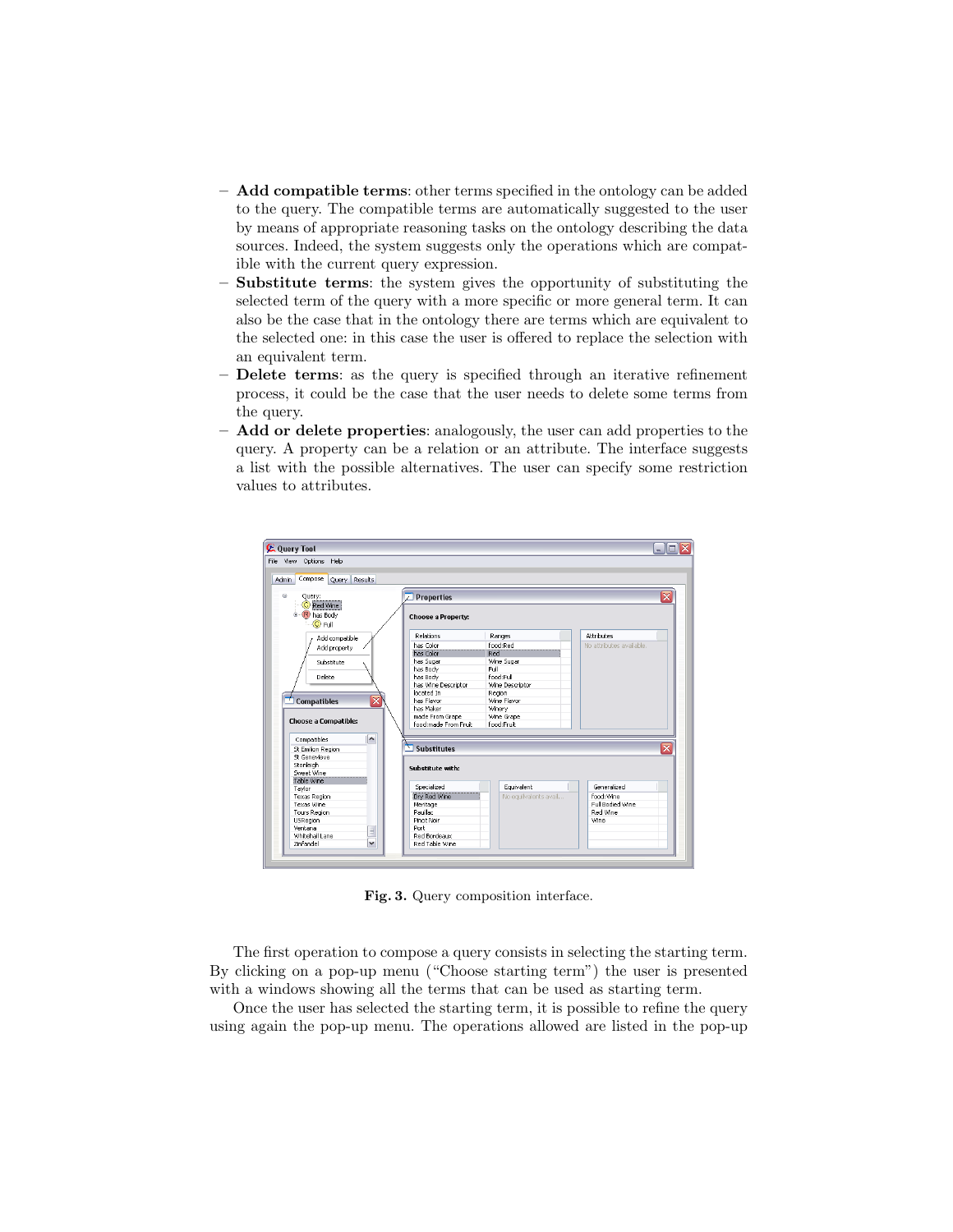menu; the user can add a compatible term, add a property (relation or attribute), substitute the term or delete it.

If the user selects an attribute, it is possible to set it as distinguished variable or to add a restriction to the attribute. The user can also delete properties or terms from the query and select new ones.

Once the user has formulated the query, the Query tab shows the query in XML and DIG formats (the menu bar "Options" allows also to view the query in the corresponding SQL code). Finally, in the Results tab the user can retrieve the results (if any) corresponding with the formulated query.

In the menu bar, by clicking on "View" menu, the user can have a look to the log file ("View" log) of the application and also a concise description of the schema with all the taxonomy ("View" schema).

# 4 Reasoner interaction

In this section we describe all the operations (w.r.t. the reasoner) that users can perform during the query formulation process. Refinement of the query expression can be done by the following operations:

- addition of a compatible term;
- addition of a property;
- substitution of a term with an equivalent, more specific or more general term.

In primis we present the approach which enables the system to interact with the reasoner and then the formalisation of the above operations.

# 4.1 Query rolling-up

Before discussing the actual operations in terms of their use of logical deductions, we need to introduce a fundamental manipulation of the queries which enables us to exploit the reasoning services provided by a DIG reasoner. This operation is the so called *rolling up* of an acyclic conjunctive query (see  $[8]$ ).

Roughly speaking, the rolling up transforms an arbitrary query without cycles into an equivalent DL expression. The key idea behind is the fact that a  $(\text{sub})$ query of the form  $P(x, y)$ ,  $R(y)$  is equivalent to the DL expression  $(\exists P.R)(x)$ . Any variable can be selected as the root of the tree (since we consider acyclic queries) and the rest of the query can be "rolled-up" starting from the leaves.<sup>2</sup>

To analyse the properties of a given query focused on a specific variable, say  $q^x$ , we roll-up the query using the focus as the root (with variable x associated with concept  $F$ ) and then we interrogate the reasoner using the resulting complex concept  $Q^{F(x)}$ . In the following sections we describe in detail the procedure we employ.

<sup>&</sup>lt;sup>2</sup> Inverse roles provide the possibility of collapsing queries of the form  $P(y, x)$ ,  $R(y)$  as well. If the ontology doesn't include transitive roles and nominals, cyclic queries can be handled in the same way (see [7]). We're considering techniques to allow more expressive languages.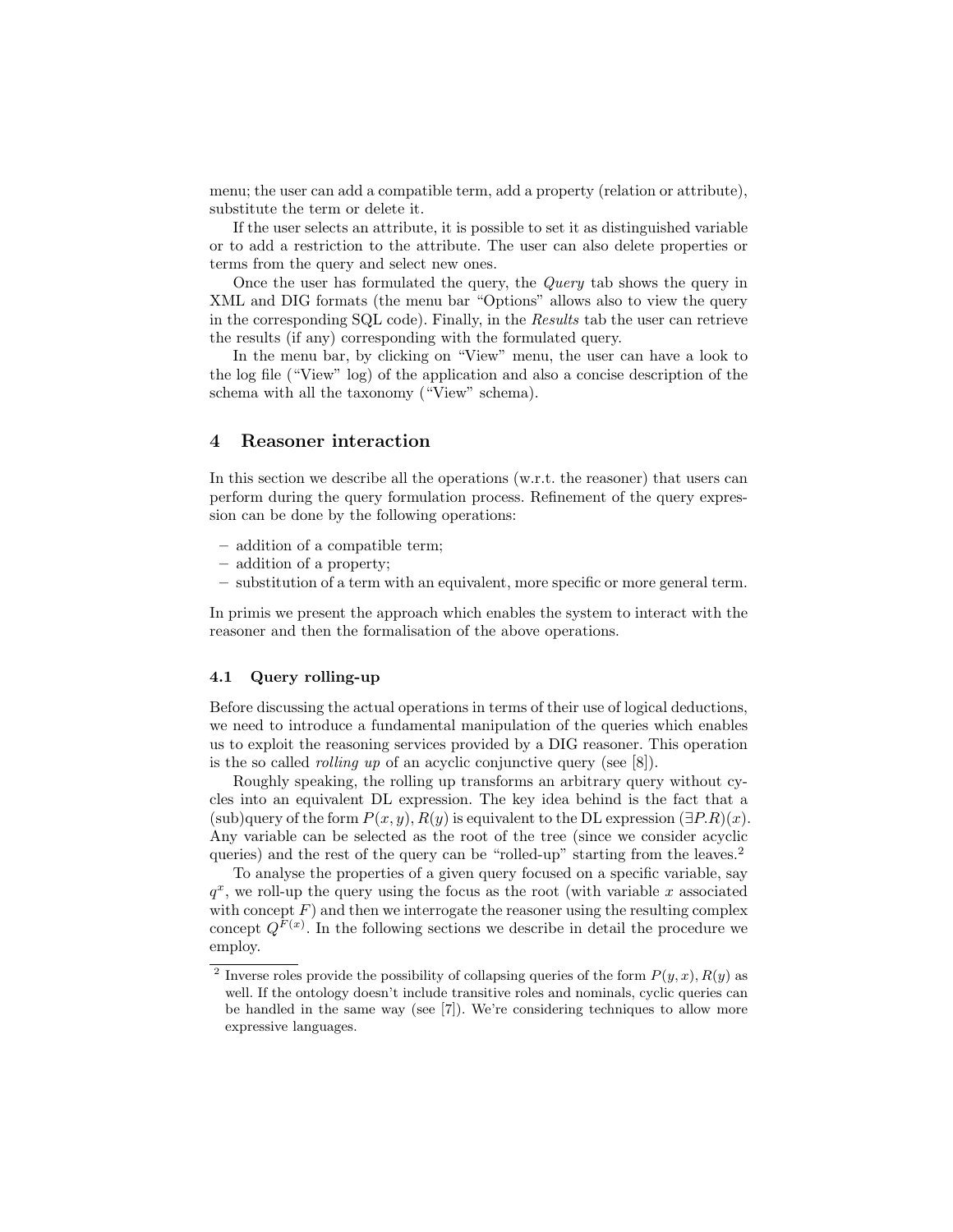#### 4.2 Addition of a compatible term

This operation requires the list of terms "compatible" with the given query. In terms of conjunctive queries, it corresponds to add a new term to the query. The term is compatible and can be added to the query if the resulting query is satisfiable. Let us formally define a compatible term w.r.t. a query. Given an ontology  $\Sigma$  and a focused query  $Q^{F(x)}$  we want to find all the terms  $Y \in \mathbb{C}$ (where C are all the unary atomic terms) such that:

| $\Sigma \not\models Q^{F(x)}\sqcap Y \sqsubset \bot$ | Y is not disjoint with $Q^{F(x)}$        |
|------------------------------------------------------|------------------------------------------|
| $\Sigma \not\models Q^{F(x)} \sqsubseteq Y$          | Y is not among ancestors of $Q^{F(x)}$   |
| $\Sigma \not\models Y \sqsubseteq Q^{F(x)}$          | Y is not among descendants of $Q^{F(x)}$ |

The reasoning service makes use of satisfiability to check which predicates in the ontology are compatible with the current focused query. This check corresponds simply to the addition of the term Y to the focused query  $Q^{F(x)}$ , and verify that the resulting query is satisfiable. Actually, this operation is very expensive because the number of reasoner calls matches the number of unary predicates.

Going back to the example of Sec. 2.4, if we have a query with concept Red Wine and we want to find all the concepts which are compatible with it, it will turn out that concept Table Wine is compatible with the query while concept White Wine is incompatible since it is disjoint with Red Wine.

#### 4.3 Addition of a property

The addition of a property requires the discovery of both a binary term and its restriction (or range). The system should check all the different binary predicates from the ontology for their compatibility. Formally, a property  $P$  is compatible with a focused query  $Q^{F(x)}$  if

$$
\Sigma \not\models Q^{F(x)}\sqcap \exists P.\top \sqsubseteq \bot,
$$

where  $\top$  represents any possible concept of the domain.

This is practically performed by verifying the satisfiability of the query  $Q^{F(x)} \square P \square T$ , for all atomic binary predicates P in the signature. Once a binary predicate is found to be compatible with  $Q^{F(x)}$ , repeated satisfiability is used to select the least generic unary predicate  $Y \in \mathbb{C}$  such that the query  $Q^{F(x)} \sqcap \exists P.Y$ is satisfiable. In other terms, the operation would consist in determining which are the compatible properties first, and then establishing which are the restrictions applicable to P. To discover all compatible properties, we need a number of reasoner calls equal to the number of properties in  $\Sigma$ . In addition, for each property found, to determine its restriction, we need as many reasoner calls as the number of unary predicates.

Again, returning to the example (see Sec. 2.4), this time we want to discover the properties which are compatible with the query Wine Descriptor. As compatible properties propagate upwards in the hierarchy, property colour of would be among the compatible properties of Wine Descriptor. If the user instead composes a query with the concept Wine Taste, the property colour of would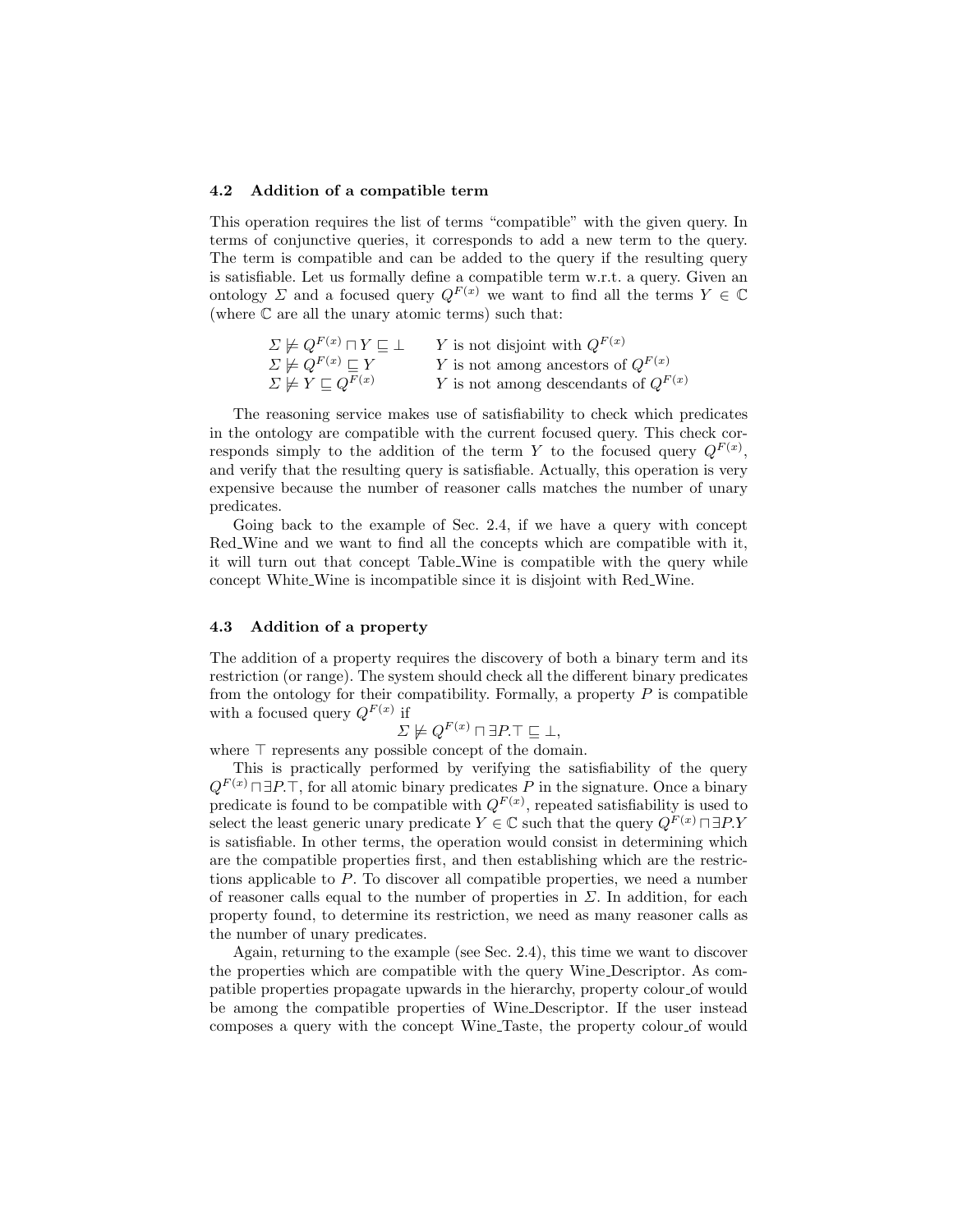be incompatible because the concept Wine Taste is disjoint with the concept Wine Colour.

### 4.4 Substitution of a term

Here we want to substitute a focused term of the query with an equivalent, more specific or more general term. Let us examine the substitution with a more specific term. In this case we need to perform a containment test of two conjunctive queries. Given a query focussed on concept  $F(Q^{F(x)})$ , we are interested in the unary terms Y subsumed by  $Q^{F(x)}$ , where Y must be the most general concept among the terms found (i.e. there is no other concept Y subsumed by  $Q^{F(x)}$  and containing Y). Formally, given an ontology  $\Sigma$  and a query  $Q^{F(x)}$ , we want to find all the terms  $Y \in \mathbb{C}$  such that:

$$
\Sigma \models Y \sqsubseteq F, \neg \exists Z \in \mathbb{C} \, | \, (Z \sqsubseteq F, Y \sqsubseteq Z, Z \neq Y).
$$
  

$$
\Sigma \not\models F \sqcap Q^{F(x)} \sqcap Y \sqsubseteq \bot.
$$

From Figure 1 it is possible to see that if the query is composed by concept Wine and we want to substitute it with a more specific term, we would get Red Wine, White Wine, and Table Wine as candidates for the substitution since they are direct children of concept Wine.

The cases of substitution with more general and equivalent terms are analogous.

For the sake of clarity we report the sequence of operations needed to retrieve the substituting terms:

- query rolling-up;
- retrieval of incompatible classes: the descendants of negation of the query;
- retrieval of parents and children of the substituting term;
- filtering using incompatible terms.

We will see in Section 5.1 that a similar procedure is adopted to reduce the calls to the reasoner when looking for compatible terms.

# 5 Optimisation

As discussed in Section 2.3, the system relies on a DL reasoner to drive the query interface. If on one hand reasoning services with satisfiability and classification allow only to formulate consistent queries, on the other hand they introduce performance issues. Reasoner calls are expensive and should be therefore minimised as much as possible. The expensiveness of reasoner calls depends both on complexity and the fact that DL reasoners exploit the HTTP protocol to communicate.

In the following we present some optimisation techniques which can improve the usability of the system via a more responsive interface. Aim of the optimisation is to reduce the transitions between the query interface and the reasoner. Some techniques have already been exploited to reduce the number of reasoner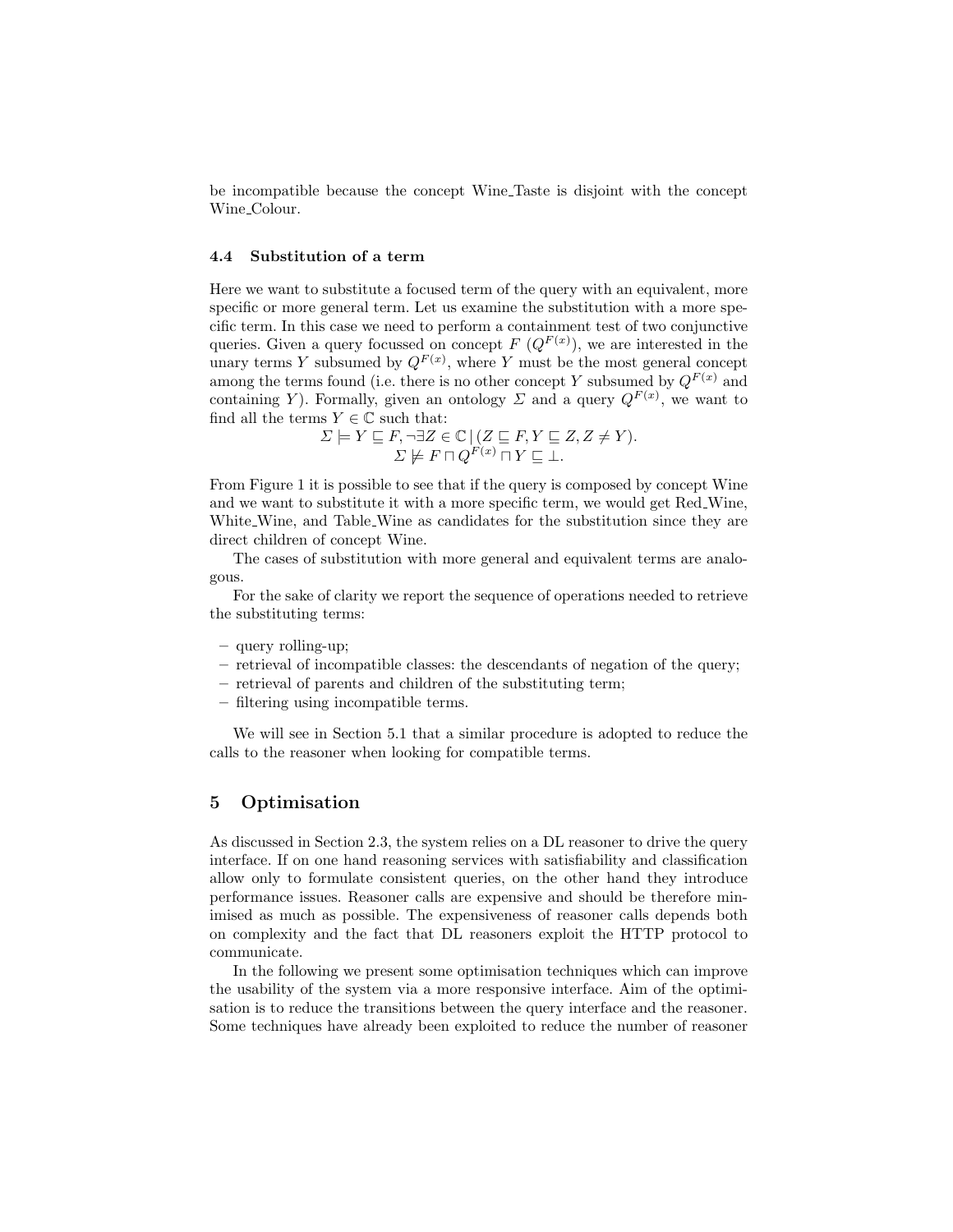calls especially in the retrieval of compatible terms to be added to the query. Another important improvement comes from the storage of the taxonomy. Finally, information concerning the query can be cached during the query formulation process in order to extract some deductions to reduce reasoner calls.

## 5.1 Reducing reasoner calls

Concerning the refinement of the query by compatible terms, the basic policy to retrieve the compatible terms is to use the satisfiability reasoning service to check which unary predicates in the ontology are compatible with the current query. This check corresponds simply to the addition of the term to the current query, and to verify that the resulting query is satisfiable. Actually, this kind of operation is very expensive because the number of reasoner calls corresponds to the number of unary predicates in the ontology.

We adopted a different implementation in the current system. We classify the query and retrieve the its equivalents, ancestors, and descendants; then we classify the negation of the query and retrieve the descendants which are incompatible. The remaining unary predicates are the compatibles (see Section 4.2).

In reference to the addition of a property, as we discussed in Section 4.3, this operation requires the discovery of both a binary term and its restriction. One of the advantages of OWL-DL is the possibility of expressing the inverse of a role which is extremely useful for determining compatibility of binary terms. Hence, to discover the restriction of a property we use classification instead of repeated (and expensive) satisfiability. The idea is to classify the inverse of the property restricted to the query.

For example, to discover the restriction of property has Colour applied to the query expression

 ${x_1 | \text{Red\_Wine}(x_1), \text{Table\_Wine}(x_1)},$ 

we classify the expression ∃has\_Colour<sup>-</sup>(Red\_Wine ∩ Table\_Wine).

The reasoner returns the list of concept names more general and equivalent as range candidates of the relation has Colour, when restricted to the domain  $(Red\_{Wine}\sqcap Table\_{Wine})$ . This method, not only lets us discover the least general predicate(s) which can be applied to the property in the given context, but also allows us to discard those properties which are incompatible with the query, i.e. bottom  $(\perp)$  is returned as range whenever a given property is incompatible with the query. Summarizing, we are able to both check the compatibility of a property with the query and find out the property's range by means of one single reasoner call.

## 5.2 Taxonomy storage

The taxonomy of the ontology provides static information concerning primitive concepts. If we store the taxonomy before starting to compose a query, initial operations like substituting a concept, would not involve the reasoner, thus improving efficiency.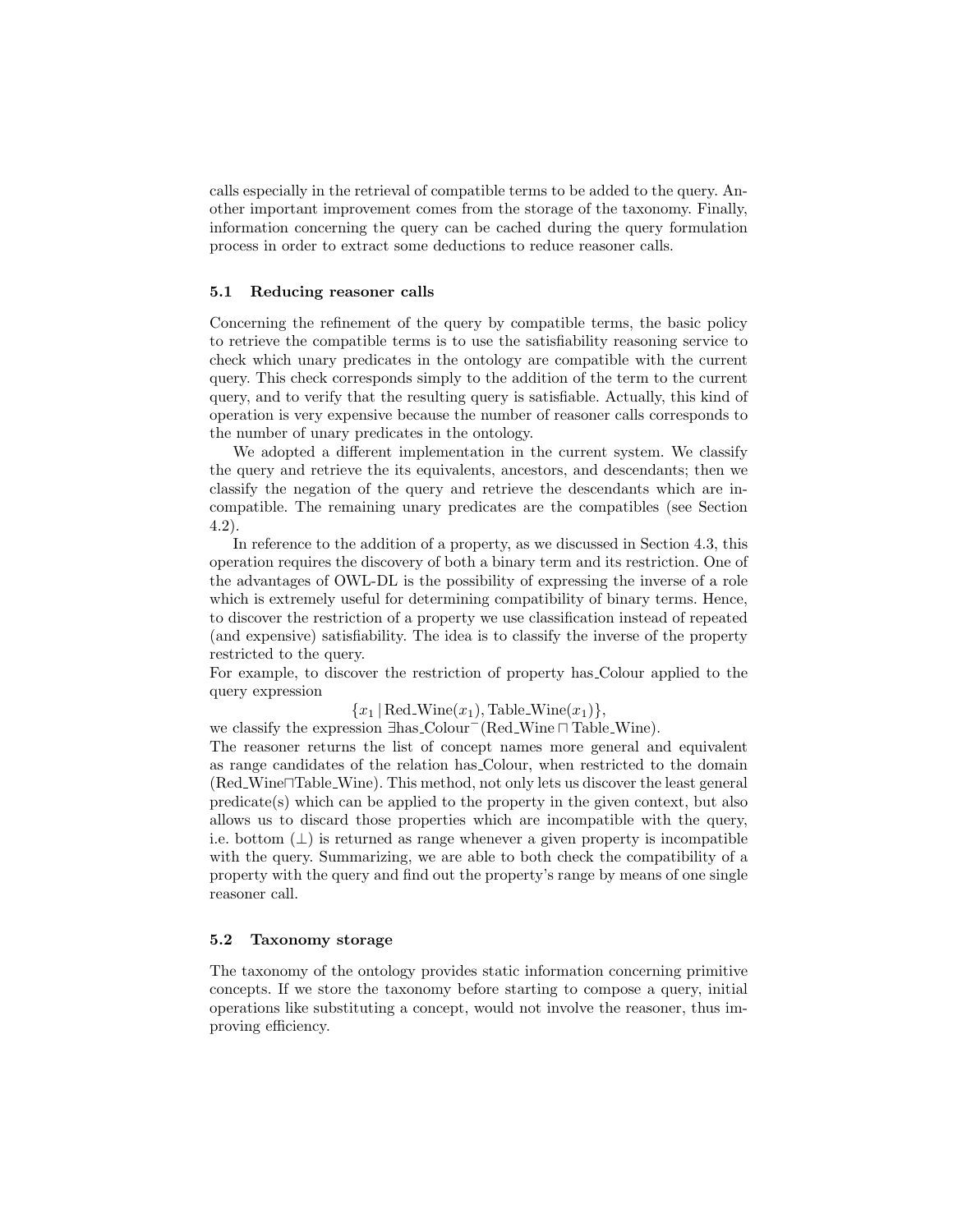The taxonomy is actually a partial order ' $\lt'$ ' from Top (T), the whole domain, to Bottom  $(\perp)$ , the empty set, where the partial order relation is subsumption. The partial order can be represented by a directed acyclic graph (DAG), i.e. a directed graph that contains no cycles. An edge is drawn from a to b whenever  $a < b$ . A partial order satisfies the following properties:

- transitivity,  $a < b$  and  $b < c$  implies  $a < c$ ;
- non-reflexive, not $(a < a)$ .

These condition prevent cycles because  $a < b < \ldots < z < a$  would imply that  $a < a$ , which is false. The only exception where the property  $a < a$  holds is for the equivalent concepts.

The idea is to save not only the taxonomy but also other information pertaining each concept such as e.g. its incompatible classes and the list of incompatible properties.

#### 5.3 Caching query information

The focus plays an important role during the query formulation process; in particular the system proposes the available operations on the query w.r.t. the current focus (i.e. the variable which is currently selected). The focus is crucial also for caching dynamic information concerning the query and the idea is to cache both the query and its actual classification at the focus level. In other words, we want to associate to each single variable which gets the focus the overall status of the query. Of course, cache at the single node level would be invalidated as soon as the user further refines the query.

An intuitive approach to exploit the cache would consist in modifying the system in a way that the user can only remove terms by following the exact inverse order of the one which has been used to formulate the query. This means that only the last operation can be undone. In this way we could reduce or even avoid reasoner calls because the information we need has already been cached at the node.

We know that refinement of the query is monotonic and therefore whenever the user adds new terms to the query, the domain is going to be restricted. This property can also lead us to some conclusions for reducing reasoner calls in further refinements of the query. This property does not hold when the user deletes a term from the query; in this case all the cache has to be removed.

# 6 Discussion

Optimising the communication and the quantity of exchanged messages behind the scenes between the Query Tool and the reasoner is only the first action we are taking to make the use of the interface more comfortable for the user.

The interaction time we are able to save with these enhancements is *partially* re-invested in the demands of a new and more complex interface we are building, based on state-of-the-art natural language generation (NLG) technologies.